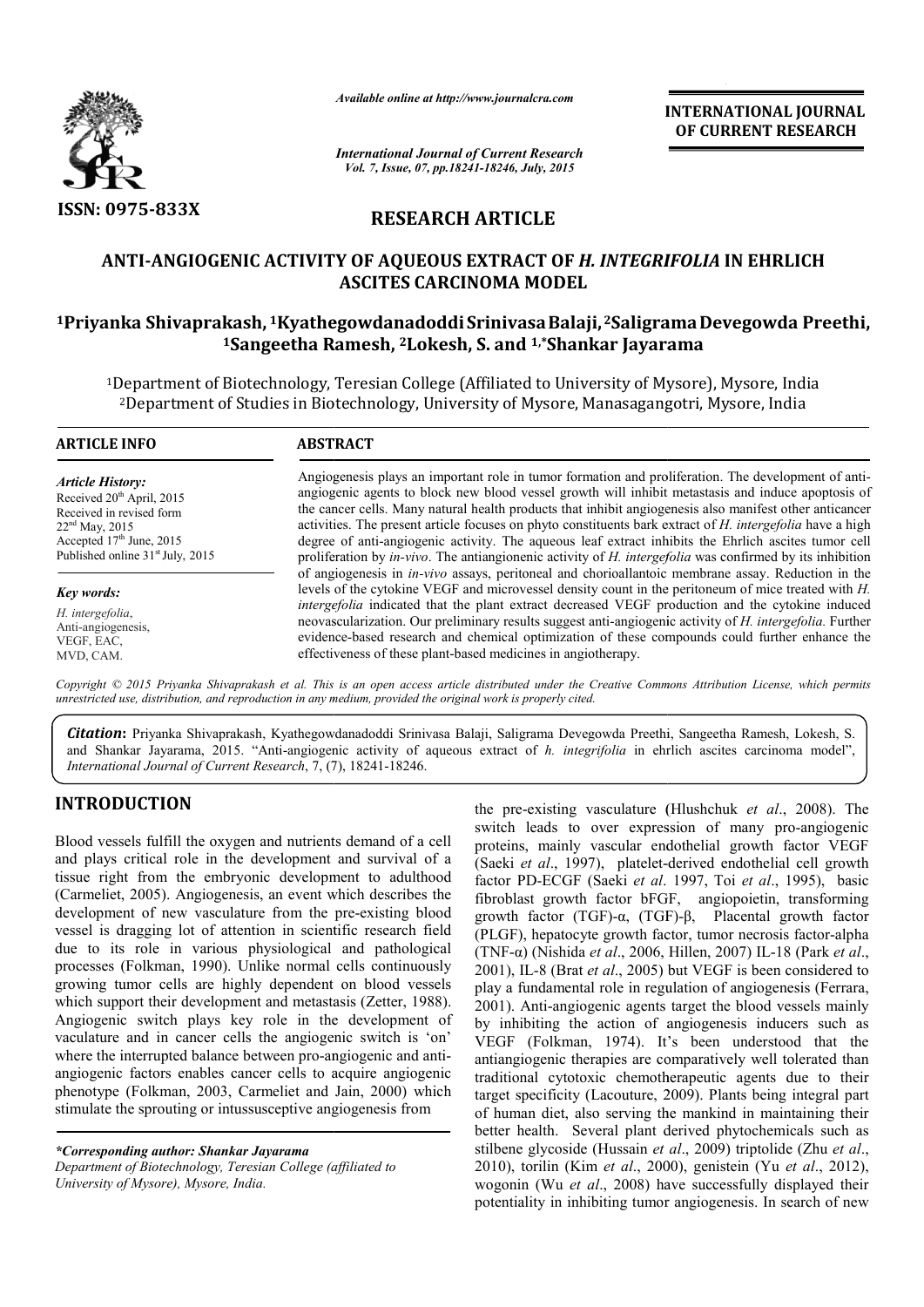effective medicinal plant for inhibition of tumor angiogenesis, we discovered *Holoptelea Integrifolia* as a plant of potential ability in fighting against tumor angiogenesis. *Holoptelea Integrifolia* belongs to the family Ulmaceae, commonly known as Indian Elm, distributed all over tropical and temperate regions of Northern hemisphere including India. (Sandhar *et al*., 2011, Sharma and Singh, 2012). *H. integrifolia* is well known for its significant medicinal values. The major phytoconstituents of the *H. integrifolia* are sterols, saponins, terpenoids, 1, 4-naphthalenedione, Holoptelin-A and B, 2 aminnaphthaquinone, amyrin, Hexacosanol, octacosanol, Friedelin, epifriedelinol, betulin and Betulinic acid (Kumar *et al*., 2012, Srivastava *et al*., 2013). Stem bark, leaves, seeds and fruit pulp are the Different parts of plant used in Traditional system of medicine to treat edema, rheumatic swelling, leprosy, dyspepsia, piles, eye inflammation, hemorrhoids, jaundice, gastritis, menstrual disorder (Ahmed *et al*., 2013; Saxena *et al*., 2013).

The bark is bitter, astringent, thermogenic, anti-inflammatory, digestive, carminative, laxative, depurative, anthelmintic, repulsive and urinary astringent (Kare *et al*. 2011). Stem bark and seed used against ringworms, eczema, leucoderma and other skin diseases (Sharma *et al*., 1992, Maheshwari, 1990). Other pharmacological properties of the plant are antimicrobial activity (Sharma *et al*. 2009, Vinod *et al*., 2010), wound healing potentiality (Srinivas Reddy *et al*., 2008), antitumor (Guo *et al*., 2013, Lakshmi *et al*., 2010) and anti-inflammatory activity (Srinivas *et al*., 2009, Kalpana, 2010). Plant also exhibit antidiabetic activity (Sharma *et al*., 2010), antiobese activity (Bombhole, 1985). In the current report effort has been made to evaluate the anti-angiogenic activity of aqueous bark extract of *H. integrifolia* in murine Ehrlich Ascites Carcimoma (EAC) model.

## MATERIALS AND METHODS

*H. integrifolia* (HI) plant bark samples were collected from rural parts of Mysore and Mandya districts of Karnataka. The herbarium of the specimen was made and maintained in the Botany, Department of Biotechnology, Teresian College, Mysore. Swiss albino mice (8-10 week old) were obtained from Department of Biotechnology and Zoology, University of Mysore, Mysore, India), Ehrlich Ascites Carcinoma (EAC) cells were maintained in our laboratory and are routinely used for *in-vivo* transplantation. Agarose, Tryphan blue, Giemsa stain, Ehidium bromide were obtained from Hi-media research laboratory. All other chemicals and reagents were of highest grade commercially available.

#### Preparation HI plant extract

Preparation of aqueous extract of HI bark was followed with the method previously reported (Kalyani *et al*., 2013) Thus, the bark of HI were dried at 50º C and crushed in a blender and the crude powder was extracted with sterile distilled water at 100º C for 3 hours. The aqueous extract was evaporated at 60º C under pressure. Finally the extract was dissolved in DMSO to make a stock solution (100mg/ml).

#### Determination of phytochemicals in *H. integrifolia* bark extract

Phytochemical screening of *H. integrifolia* bark extract for, alkaloids, flavonoids, terpenoids, saponins, glycosides and tannins was conducted using standard protocols as reported earlier (Ayoola, 2008, Wadood, 2013).

#### *In-vivo* EAC cell growth and HI extract treatment

*In-vivo* culture of EAC cells, treatment with HI extract and isolation of EAC cells from peritoneum cavity was done as reported earlier (Jayarama *et al*., 2013). In brief EAC cells (5 ×  $10<sup>6</sup>$  cells /mouse) were injected intraperitoneally (i.p) into 8-10 week old swiss albino mice and weight of the animals were monitored every day. Six days after inoculation HI extract (100 mg/kg body weight/i.p, in 0.1% DMSO) was injected intraperitoneally into the EAC bearing mice every alternate day and the mice were sacrificed on the  $12<sup>th</sup>$  day. Untreated and HI extract treated EAC bearing mice were sacrificed, EAC cells along with the ascites fluid were harvested and used for further experiments. Inner lining of the peritoneal cavity was examined for vasculature by taking photograph using Sony digital camera.

#### Giemsa Staining

The apoptosis morphology of the EAC cells was confirmed through the use of light microscopy in which cells were assessed for apoptotic morphology using Wright Giemsa stain. Briefly cells from both control and HI treated EAC bearing cells were dropped slowly on to a glass slide. Slide was air dried, and then fixed with methanol, Giemsa stained and dipped in distilled water. Finally the slides were examined by high power and oil immersion light microscopy. Apoptotic cells were easily distinguishable by their reduced volume, chromatin condensation and nuclear fragmentation.

### Chorioallantoic membrane (CAM) assay

The *in-vivo* CAM angiogenesis assay was performed as reported previously (Jayarama *et al*., 2013). In brief fertilized eggs were incubated at  $37^{\circ}$ C in a humidified and sterile atmosphere for 9 days and a window was opened on the eggshell exposing the CAM. The HI extract was placed on sterile discs, which were allowed to dry under sterile conditions. A loaded and air-dried HI extract smeared discs and control (0.9% saline) disc were placed on the CAM. Windows were sealed and the eggs were returned to the incubator until  $11<sup>th</sup>$  day. The windows were opened on the  $11<sup>th</sup>$ day and inspected for changes in the microvessel density in the area below the cover slip and photographed using the Sony digital camera.

#### VEGF-ELISA

The level of the cytokine VEGF secreted by EAC cells into peritoneal ascites was measured by ELISA as described earlier (Belakavadi and Salimath, 2005)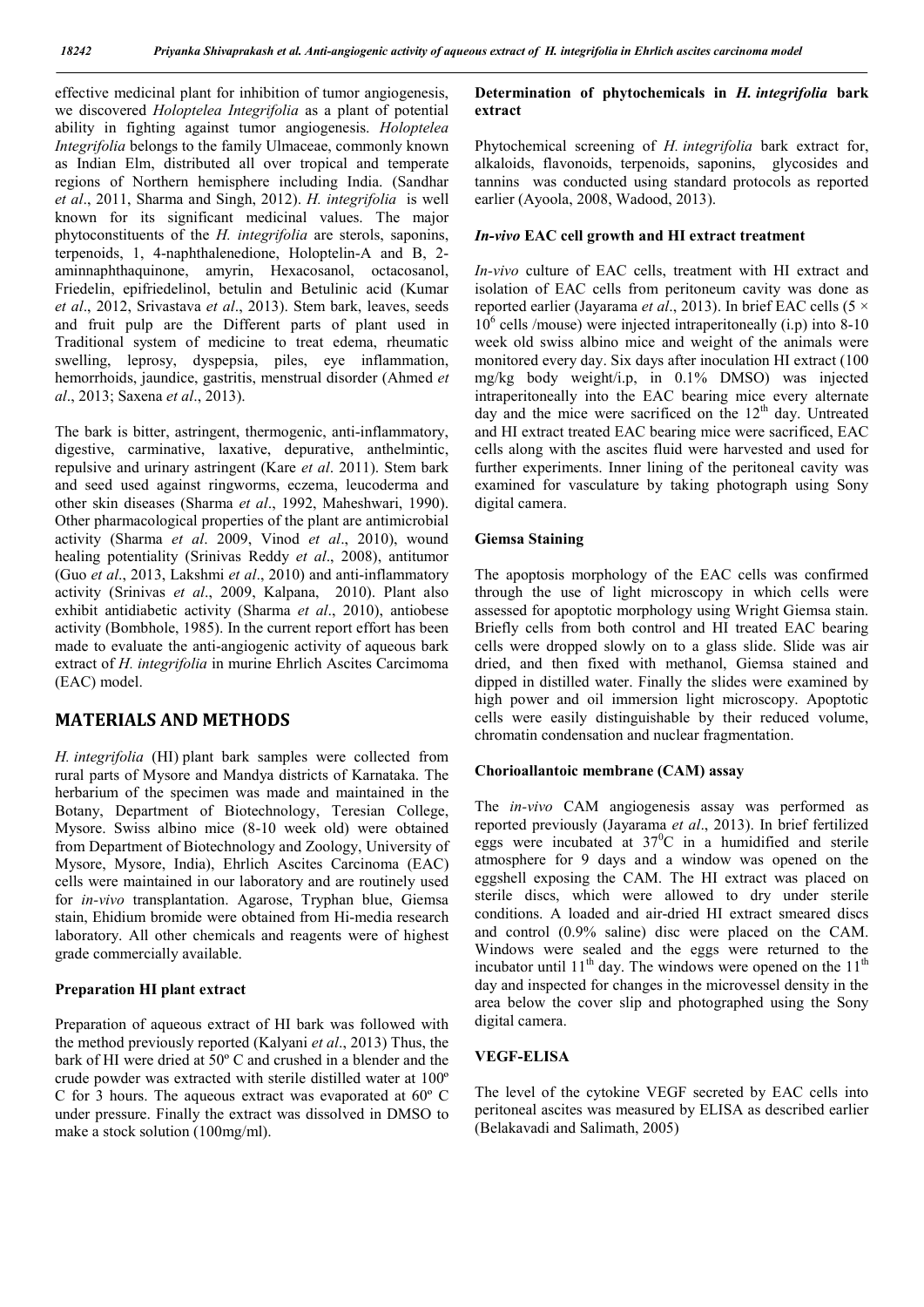### Histopathological analysis (H&E staining)

Peritoneum from mice with and without HI extract treatment was fixed in formalin. Sections (5μm) were made from paraffin embedded peritoneum and stained with H&E. Histological examination of the slides were then performed by two investigators, one of which was blinded to treatment. Microvessel counts were derived by averaging the number of vessels with clearly defined lumens or linear shape seen in 10 high power field (HPF) of high-density areas and low-density areas. Final MVD is the mean score obtained from the areas counted using Radical light microscope, India, attached to CCD camera.

### RESULTS

To investigate the antiangiogenic activity of *H. integrifolia* aqueous extract, mouse peritoneal angiogenesis assay and CAM assay were employed in the current study. The results shown in Fig. 1 indicates that upon injection of  $5x10^6$  cells into the peritoneum of mice, there is nearly 54% increase in body weight of EAC-bearing mice during a growth period of 13 days. A total volume of 16 ml of ascites and there is 94.6% cells were viable as a consequence of extensive proliferation of EAC cells *in-vivo*. However, upon treatment with *H. integrifolia* aqueous extract, there was 43.7% EAC cells were viable cells and 52% decrease in formation of ascites fluid (Fig. 1).

Preliminary phytochemical analysis of aqueous extract of *H. integrifolia* bark showed the presence of steroids, terpenoids, alkaloids, glycosides, flavonoids, among these falvanoids are found to be in higher concentration (Table 1). Treatment of *H. integrifolia* aqueous extract clearly shows the externalization of phosphatidylserine residues, nuclear condensation and formation of apoptotic bodies, which is the hallmark of cells undergoing apoptosis (Fig. 2).

All these results clearly indicate the *in- vivo* anti-proliferative effect of *H. integrifolia*. Regression of extensive vasculature formation in the peritoneal region of tumor bearing mice and also in the chorioallantoic membrane control fertilized eggs upon *H. integrifolia* treatment was observed where as in both control mice peritonium and chorioallantoic membrane extensive vascular network was seen. (Fig.3). The ELISA result clearly evident to show that there is a dose dependent decrease in the secretion levels of VEGF to peritoneum of *H. integrifolia* treated mice, but in the control opposite effect is seen (Fig.4).

In addition to this the H and E staining of *H. integrifolia* treated mice peritoneal sections showed  $7 \pm 2$  micro vessels at high power field. However there are  $45 \pm 5$  micro vessels present in the peritoneum of control EAC-bearing mice on the  $12<sup>th</sup>$  day is clearly observed (Table 2). All the above experimental evidences clearly suggested anti-angiogenic effect of *H. integrifolia* aqueous extract.



Fig. 1. In-vivo anti-tumor effect of *H. integrifolia* (HI) on EAC cells: HI extract (100mg/kg body weight) was effective in controlling EAC cell proliferation A) HI significantly reduced the mice body weight after three dose of treatment where in control mice increased body weight (up to 13gm) was observed till  $13<sup>th</sup>$  day of transplantation. B) Measured as cites volume from both control (16mL) and treated (7.5mL) mice indicates the decreased secretion in HI treated mice. C) The percent of EAC cell viability in control (94.6%) and HI treated mice (43.7%) calculated signifies the anti-tumor effect of HI. In each group minimum 5 mice were maintained and the experiment was repeated twice for statistical significance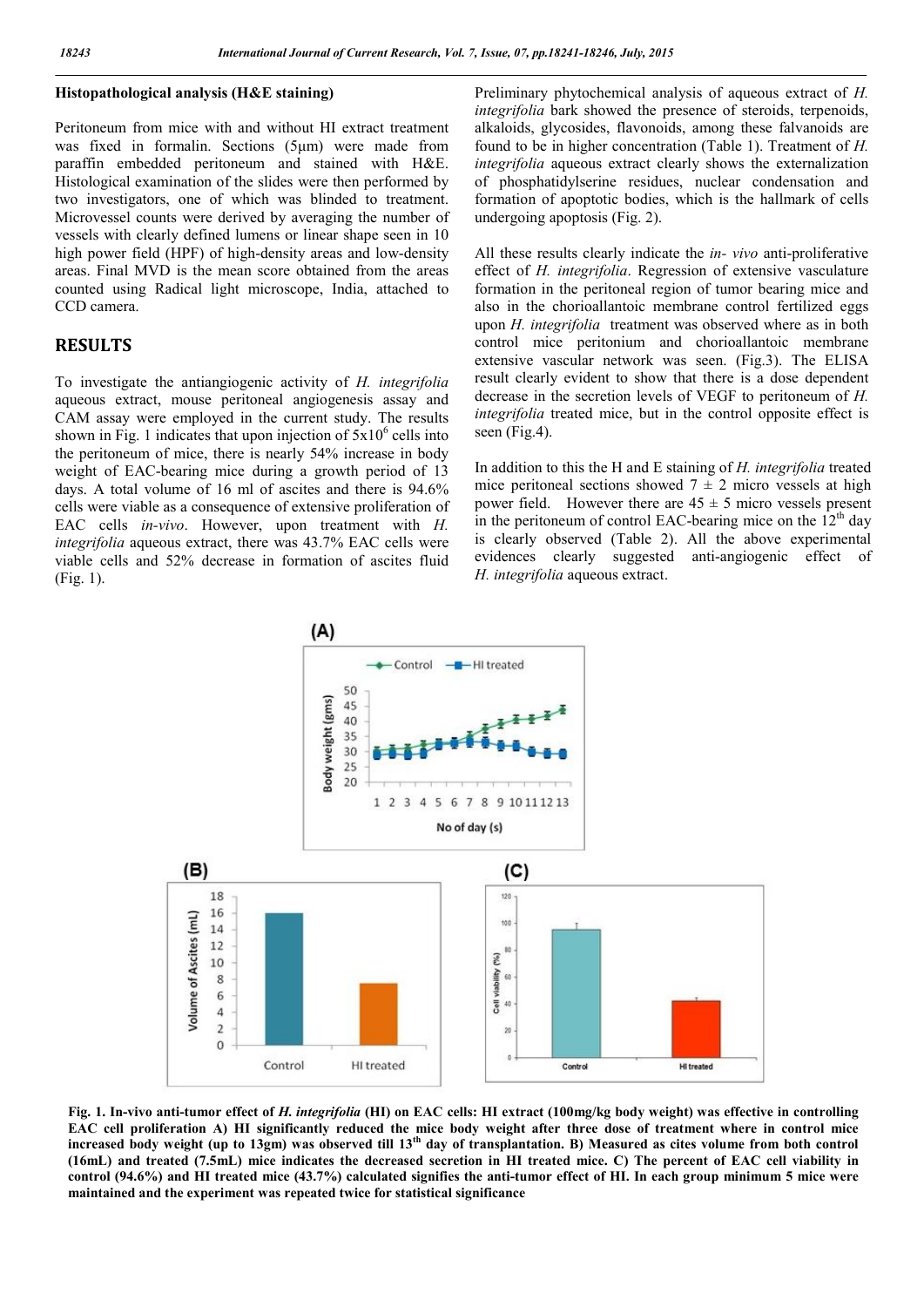

Fig. 2. Effect of HI on EAC cell morphology: HI induces apoptosis of EAC cells. A) Giemsa staining of both control and HI treated cells was shown, apoptotic features such as membrane blebbing, apoptotic body formation were apparent in HI treated cells. B) Isolated DNA from the cells treated with or without HI were resolved on agarose gel for the evidence of DNA fragmentation. Lane 1: Control DNA, Lane 2: HI treated DNA



Fig. 3. Suppression of neovascularization by *H. integrifolia* extract. A. Extensive neovascularization in the peritoneal lining of EAC bearing control untreated mice. Peritoneal lining of mice treated with *H. integrifolia* extract was inspected for angiogenesis and found to be inhibition of peritoneal angiognesis in *H. integrifolia* extract treated mice is evident. B. Inhibition of angiogenesis in chick CAM assay by *H. integrifolia* extract: Photos illustrate the formation of blood vessel branch points in either control (saline) *H. integrifolia* extract treated CAMs of the 12-day-old embryonated chicken eggs. Note the significant inhibition of the formation of blood vessel branch points in the egg exposed to *H. integrifolia* extract



mice treated with or without HI was verified for the amount of VEGF secreted by tumor cells. As it was shown in the above graph there was notable decrease in the amount of VEGF after treatment with each dose ig. 4. VEGF quantification upon HI treatment: Ascites from<br>icce treated with or without HI was verified for the amount (<br>EGF secreted by tumor cells. As it was shown in the abov<br>raph there was notable decrease in the amoun

Table 2. Showing micro vessel density (MVD) count of peritoneal sections of mice treated with and without H. integrifolia extract

| Sample                  | MVD (HPF)  |
|-------------------------|------------|
| Control (untreated)     | $45 \pm 5$ |
| H. intergefolia treated | $7 \pm 9$  |

### DISCUSSION

Over the recent years, more attention has been focused on the anti-angiogenic and antitumor effects of non-toxic compounds from natural products. Angiogenesis mainly depends on proper activation, proliferation, adhesion, migration and maturation of endothelial cells (Keshavarz et al., 2011). Currently antiangiogenic therapy in combination with the conventional chemotherapy and radiotherapy are proved to be effective (Ma and Waxman, 2008) in some way but besides they alter the tumor microenvironment hence leads to cancer recurrence (Kraeber-Bodéré *et al.,* 2010). On the other side, herbal medicines and other plant derived natural products processes several organic chemical compounds which could be efficiently used to target many signaling pathways including angiogenesis process involved in tumor progression. researches have been made to evaluate anticancer efficiency of plants and their phytochemicals in the past and are still in progress. As an evident 74% of all anticancer drugs currently being used are of natural origin (Tan et al., 2006). from natural products. Angiogenesis mainly depends on proper activation, proliferation, adhesion, migration and maturation of endothelial cells (Keshavarz *et al.*, 2011). Currently antiaan, 2008) in some way but besides they alter the roenvironment hence leads to cancer recurrence lodéré *et al.*, 2010). On the other side, herbal and other plant derived natural products processes reganic chemical compou ches have been made to evaluate anticancer<br>and their phytochemicals in the past an<br>sss. As an evident 74% of all anticancer dr<br>used are of natural origin (Tan *et al.*, 2006). *mateurs extinct of H. integriginia in Ehrlich societs curvinomu model*<br>  $\frac{2}{3}$ <br>  $\frac{2}{3}$ <br>  $\frac{2}{3}$ <br>  $\frac{2}{3}$ <br>  $\frac{2}{3}$ <br>  $\frac{2}{3}$ <br>  $\frac{2}{3}$ <br>  $\frac{2}{3}$ <br>  $\frac{2}{3}$ <br>  $\frac{2}{3}$ <br>  $\frac{2}{3}$ <br>  $\frac{2}{3}$ <br>  $\frac{2}{3}$ <br>  $\frac{2$ 

With the goal of finding a potent antiangiogenic drug, we have initiated a screening program in our laboratory designed to test a wide variety of plant extracts for angio suppressive activity. Our preliminary studies indicated that the aqueous extract from bark of *H. integrifolia* is quite potent. Inhibition of EAC cell growth *in-vivo* with corresponding reduction in cell number, body weight and ascites volume confirms the early findings of *H. integrifolia* as anti-neoplastic agent. Treatment with the aqueous extract of *H. integrifolia* on EAC-bearing mice showed induced inhibition of proliferation of tumor cells invivo (Chauhan, 2015). The bioactive compound present in the vivo (Chauhan, 2015). The bioactive compound present in the aqueous extract of H. integrifolia has been shown to be an apoptosis-inducing component in H. integrifolia (Lakshmi, 2010, Soujanya, 2011). Our results indicate that the aqueous With the goal of finding a potent antiangiogenic drug, we have initiated a screening program in our laboratory designed to test a wide variety of plant extracts for angio suppressive activity. Our preliminary studies indi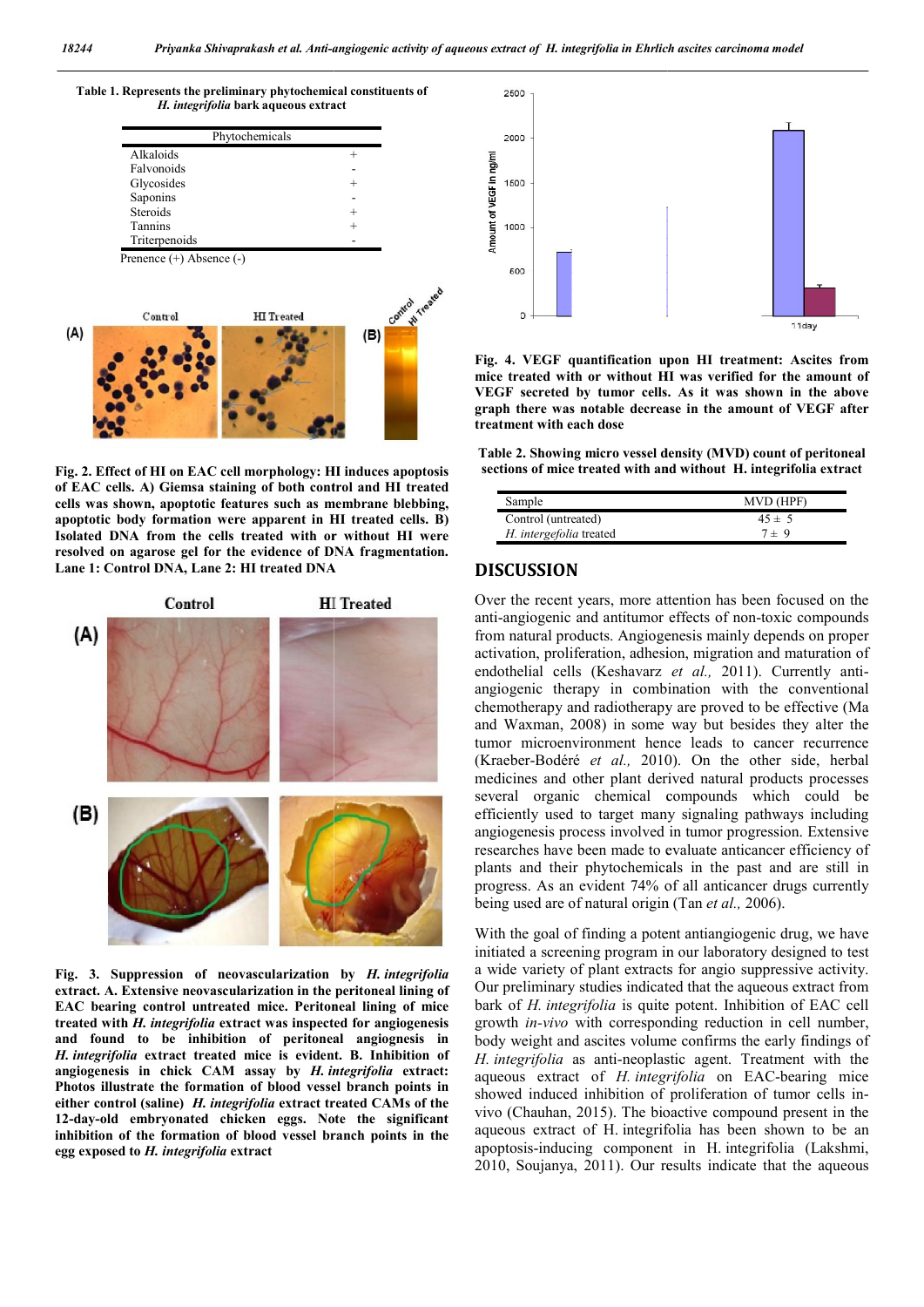extract of H. integrifolia inhibits EAC cell proliferation *in-vivo* and also inhibition of neovascularization which is evidenced by CAM assay (Negrão *et al.,* 2013 and Pesca *et al.*, 2013). Since there is inhibition of neovascularization by *H. integrifolia* extract, it supports our view that *H. integrifolia* bark extract may repress the expression of VEGF like factors thereby inhibiting the formation of new blood vessels and this was confirmed by ELISA (Nagaraj *et al.*, 2012 and Jayarama, *et al.,* 2013). Thus, our results are evident that the H. integrifolia bark extract phyto constituents may be a potential supplemental source for cancer treatment, and deserve further mechanistical studies.

### Conclusion

The result of this study shows the use of *H. integrifolia* bark extract that has a potential antiangiogenic property. The phyto-chemical constituents of the plant could be further developed and translated into a therapeutic regime for treatment of human cancer where formation of peritoneal malignant ascites is a major cause of morbidity and mortality. Further study is required to define more precisely the mechanism involved by which *H. integrifolia* bark extract inhibits neo-vascularization.

#### Acknowledgment

Financial assistance from Department of Science and Technology (Science & Engineering Research Board [SERB] Sanction No. SB/FT/LS-431/2012), New Delhi, and Vision Group on Science and Technology (VGST/CISEE/GRD197), Government of Karnataka is thankfully acknowledged.

#### Conflict of Interests

The authors declare that there is no conflict of interests regarding the publication of this paper.

### **REFERENCES**

- Ahmed, M., Rizwani, G.H., Mohammed, F.V., Mahmood, I., Ahmed, V.U. and Mahmud, S. 2013. A Triterpenoid antioxidant agents found in Holoptelea intigrifolia (Roxb)Planch. IJPCBS, 3, 63-67.
- Ayoola, G.A., Coker, H. A.B., Adesegun, S.A., Adepoju-Bello, A.A, Obaweya, K, Ezennia, E.C., Atangbayila, T.O. 2008. Phytochemical Screening and Antioxidant Activities of Some Selected Medicinal Plants Used for Malaria Therapy in Southwestern Nigeria. *Trop J Pharm Res*, 7, 1019- 1024.
- Belakavadi, M., Salimath, B.P. 2005. Mechanism of inhibition of ascites tumor growth in mice by curcumin is mediated by NF-kB and caspase activated DNase. *Mol. Cell. Bio*, 273, 57-67.
- Bombhole, V.D., Jiddewar, G.G. 1985. Antiobesity effect of Iris versicolor and Holoptelea integrifolia Sachitra Ayurveda, 37, 557-561.
- Brat, D. J., Bellail, A. C., Van Meir, E.G. 2005. The role of Interleukin-8 and its receptors in gliomagenesis and tumoralangiogenesis. Neur Oncol, 1, 122-133.
- Carmeliet, P., Jain, R.K. 2000. Angiogenesis in cancer and other diseases. *Nature*, 407, 249-257.
- Carmeliet, P. 2005. Angiogenesis in life, disease and medicine. *Nature*, 438, 932-936.
- Chauhan, J.B., Kapfo, W., Jayarama, S., Balaji, K.S. 2015. Antiangiogenic and proapoptotic activity of Averrhoa

carambola l. fruit extract on ehrlich ascites carcinoma treated mice. *Int. J. Appl. Bio. Pharma. Tech*, 6(2), 246- 254.

- Ferrara, N. 2001. Role of vascular endothelial growth factor in regulation of physiological angiogenesis. *Am J Physiol Cell Physio*l, 280, C1358–C1366.
- Folkman, J. 1974. Tumor angiogenesis factor. *Cancer Res*, 34, 2109-2113.
- Folkman, J. 1990. What is the evidence that tumors are angiogenesis dependent? Journal of the. *Journal of the National Cancer Institute*, 82, 4-6.
- Folkman, J. 2003. Fundamental concepts of angiogenic process. Current molecular medicine, 3, 643-651.
- Guo, H., Wang, D.S., Rizwani, G.H., Ahmed, M., Ahmed, M., Hassan, A., Xu, R.H., Mansoor, N., Tiwari, A.K and Chen, Z.S. 2013. Antineoplastic activity of Holoptelea integrifolia (Roxb.) Planch bark extracts (in vitro). *Pak J Pharm Sci*, 26, 1151-1156.
- Hillen, F., Griffioen, A.W. 2007. Tumour vascularization: sprouting angiogenesis and beyond. *Cancer Metastasis Rev*, 26, 489-502.
- Hlushchuk, R., Riesterer, O., Baum, O., Wood, J., Gruber, G., Pruschy, M., Djonov, V. 2008. Tumor Recovery by Angiogenic Switch from Sprouting to Intussusceptive Angiogenesis after Treatment with PTK787/ZK222584 or Ionizing Radiation. *Am J Pathol*, 173(4), 1173-1185.
- Hussain, S., Slevin, M., Ahmed, N., West, D., Choudhary, M.I., Naz, H., Gaffney, J. 2009. Stilbene glycosides are natural product inhibitors of FGF-2-induced angiogenesis. *BMC Cell Biology*; 10, 30.
- Jayarama, S., Srinivas, B., Shivaprakash, P., Ramapura, V. 2013. Anti-angiogenic activity of *Caesalpenia bonducella*  leaf extracts in Ehrlich Ascites Tumor cells *in-vivo.* IPCBEE, 60, 8-13.
- Kalpana, Upadhyay, A. 2010. Anti-inflammatory evaluation of ethanolic extract of leaves of Holoptelea integrifolia, Planch. *Annals of Biological Research*, 1(2), 185-195.
- Kalyani, M. I., Lingaraju, S. M., Salimath, B. P. 2013. A proapoptotic 15-kDa protein from Bacopa monnieri activates caspase-3 and downregulates Bcl-2 gene expression in mouse mammary carcinoma cells. *J Nat Med, 67, 123-136.*
- Kare, M.A., Dhabe, A.S and Bhuktar, A.S.2011. Studies on Crude Bark Drug - Holoptelea Integrifolia (Roxb.) Planch. *Journal of Experimental Sciences*, 2, 9-11.
- Keshavarz, M., Bidmeshkipour, A., Mostafaie A, Mansouri, K. M-Motiagh, H.R. 2011. Anti Tumor Activity of Salvia officinalis is Due to Its Anti-Angiogenic, Anti-Migratory and Anti-Proliferative Effects*. Cell Journal*, 12(4), 477- 482.
- Kim, M.S., Lee, Y.M., Moon, E.J., Kim, S.E., Lee, J.J., Kim, K.W. 2000. Anti-angiogenic activity of torillin, a sesquiterpene compound isolated from Torilis Japonica. *Int J Cancer*, 87, 269-275.
- Kraeber-Bodéré, F., Bodet-Milin, C., Niaudet, C., Saï-Maurel, C., Moreau, A., Faivre-Chauvet, A., Thomare, P., Deleris, G., Estieu-Gionnet, K., Bikfalvi, A., Barbet, J., Paris, F. 2010. Comparative Toxicity and Efficacy of Combined Radioimmunotherapy and Antiangiogenic Therapy in Carcinoembryonic Antigen–Expressing Medullary Thyroid Cancer Xenograft. *J Nucl Med*, 51(4), 624-631.